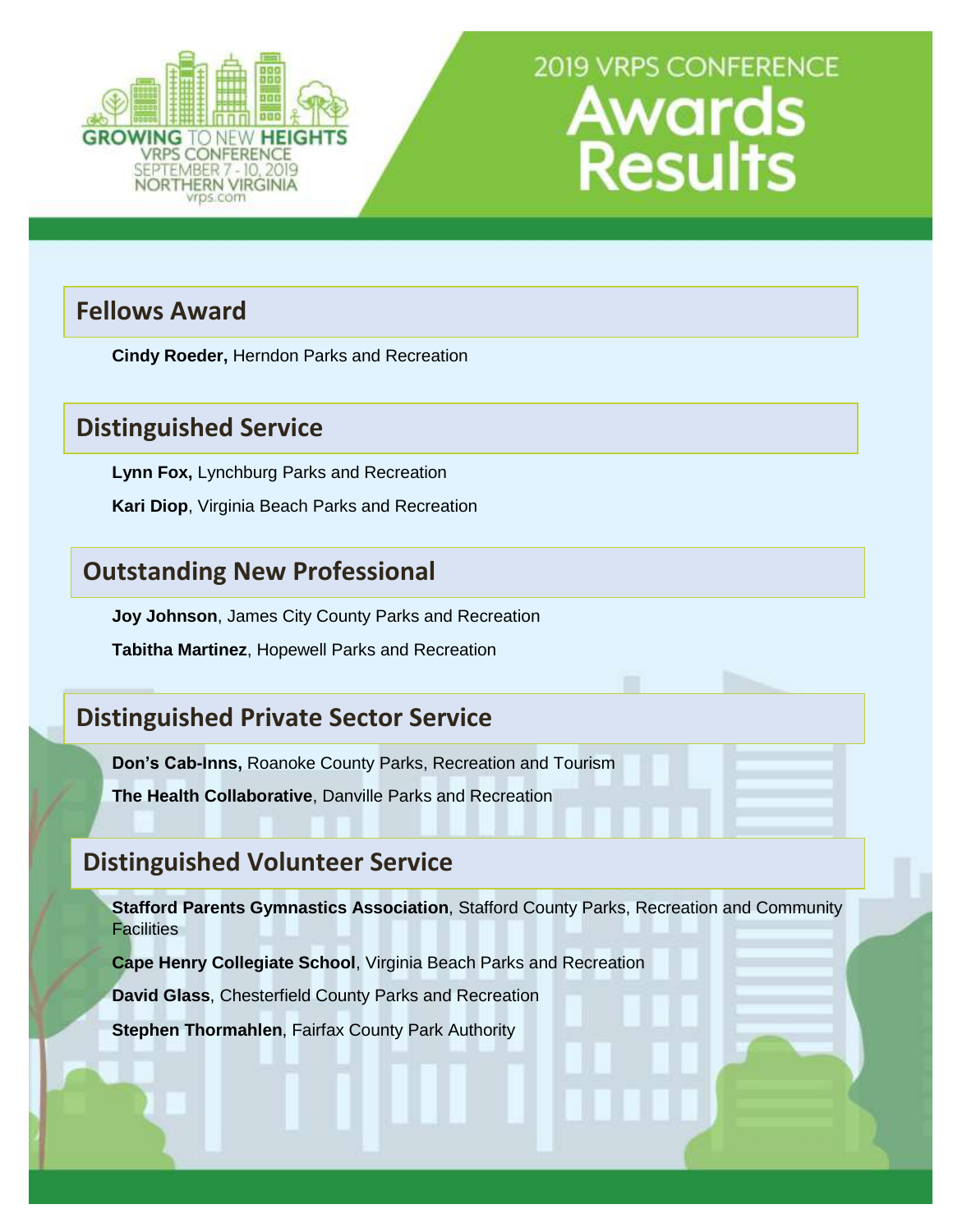

## **Best New Program**

 **Population Under 25,000 and Under**

**Christiansburg Teen Fire Academy,** Christiansburg Parks and Recreation

**Population 25,001 – 50,000**

**Camp Waonaze,** Shenandoah Parks and Recreation

**Population 50,001 – 100,000**

**Project 547**, James City County Recreation and Parks

**Population 100,001-200,000**

**Daddy/Daughter Hair Lessons**, Alexandria Recreation, Parks and Cultural Activities

**Population greater than 200,000**

# **Best New Special Event**

 **VBe Better Youth Volunteer Camp, Virginia Beach Parks and Recreation**

**Population 25,000 and Under**

**Hopewell Veterans Day Parade**, Hopewell Parks and Recreation

**Population 25,001-50,000**

**Drive-In Christmas,** Isle of Wight County Parks and Recreation

#### **Population 50,001-100,000**

**Concerts by Canoe**, Franklin County Parks and Recreation

**Population 100,001 – 200,000**

**AfricaFEST**, Alexandria Recreation, Parks and Cultural Activities

**Population Greater than 200,000**

**Unity Week**, Virginia Beach Parks and Recreation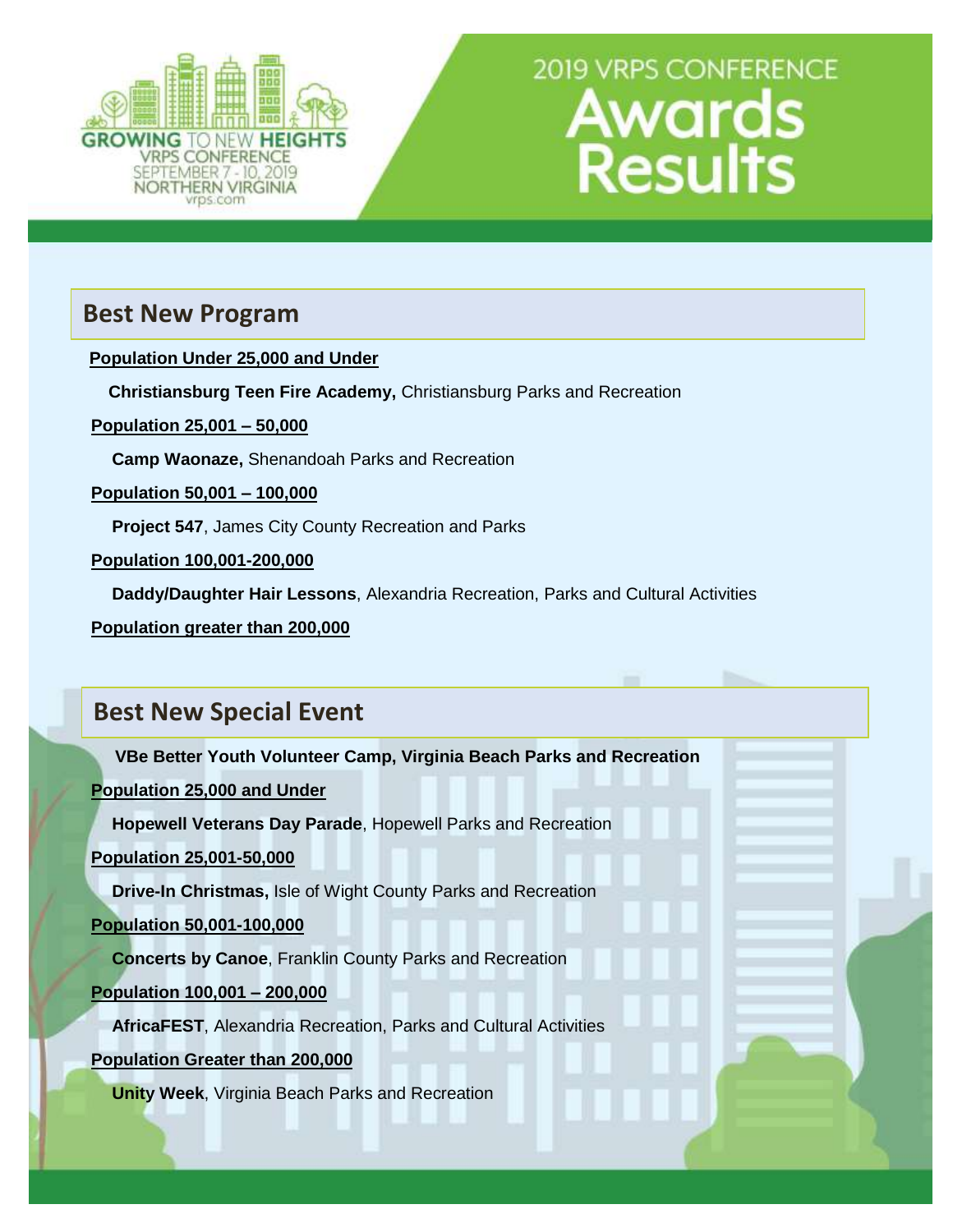

# **Best New Facility (Bricks and Mortar)**

#### **Population 50,001-100,000**

**Don's Cab-Inns Campground**, Roanoke County Parks, Recreation and Tourism

**Population greater than 200,000**

**Dulles South Recreation Community and Senior Centers**, Loudoun County Parks, Recreation and

## **Best New Facility (Parks, Playground, Greenways and Trails)**

Community Services

**Population 25,000 and Under**

**Arlington Park,** Hopewell Recreation and Parks

**Population 50,001-100,000**

**The Bright Spot Inclusive Playground**, Culpepper County Parks and Recreation

**Population greater than 200,000**

## **Best New Renovation/Addition (Bricks and Mortar)**

**Dutch Gap Relic River Boardwalk**, Chesterfield County Parks and Recreation

**Population 25,000 and Under**

**Rosenwald Community Center Teen Room,** Waynesboro Parks and Recreation

**Population 25,001 – 50,000**

**McLean Community Center**, McLean Community Center

**Population greater than 200,000**

**Pinecrest Golf Coure's Indoor Valis Family Learning Center**, Fairfax County Park Authority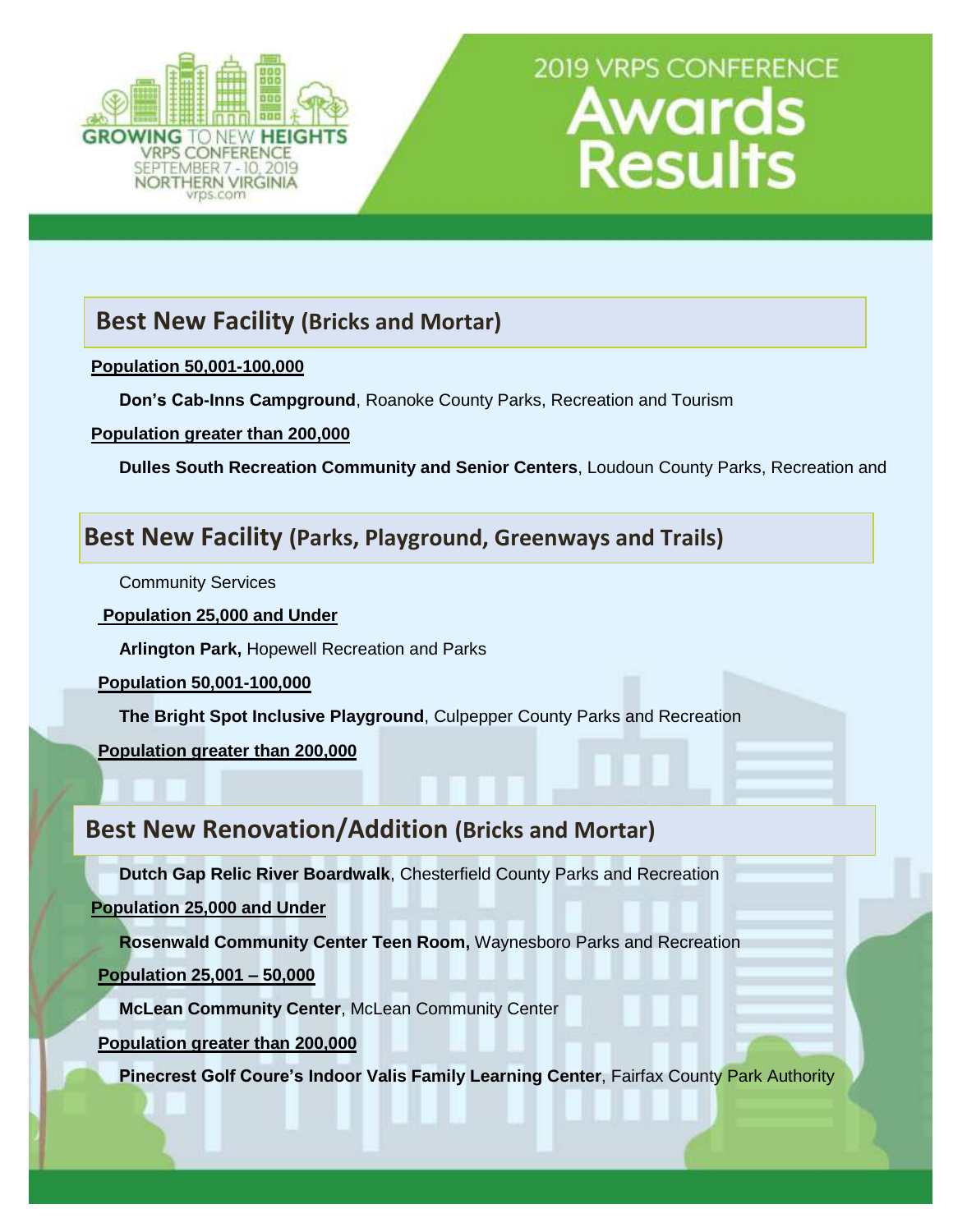

# **Best New Renovation/Addition (Parks, Playgrounds, Greenways & Trails)**

#### **Population 50,001-100,000**

**Greenway Park Playground**, Leesburg Parks and Recreation

**Population 100,001-200,000**

**Windmill Hill Park**, Alexandria Recreation, Parks and Cultural Activities

#### **Population Greater than 200,000**

**Munson Park**, City of Norfolk Recreation, Parks and Open Space

## **Best New Environmental Sustainability**

#### **Population 25,000 and Under**

**Riverside Park Stormwater Greenway, Hopewell** Parks and Recreation

**Population 25,001 – 50,000**

**Rash Free Trails in Fredericksburg**, Fredericksburg Parks, Recreation and Events

#### **Population 50,001 – 100,000**

**Wildflower Pilot Project**, James City County Parks and Recreation

**Population Greater than 200,000**

**John C. and Margaret K. White Horticultural Park Restoration, Fairfax County Park Authority**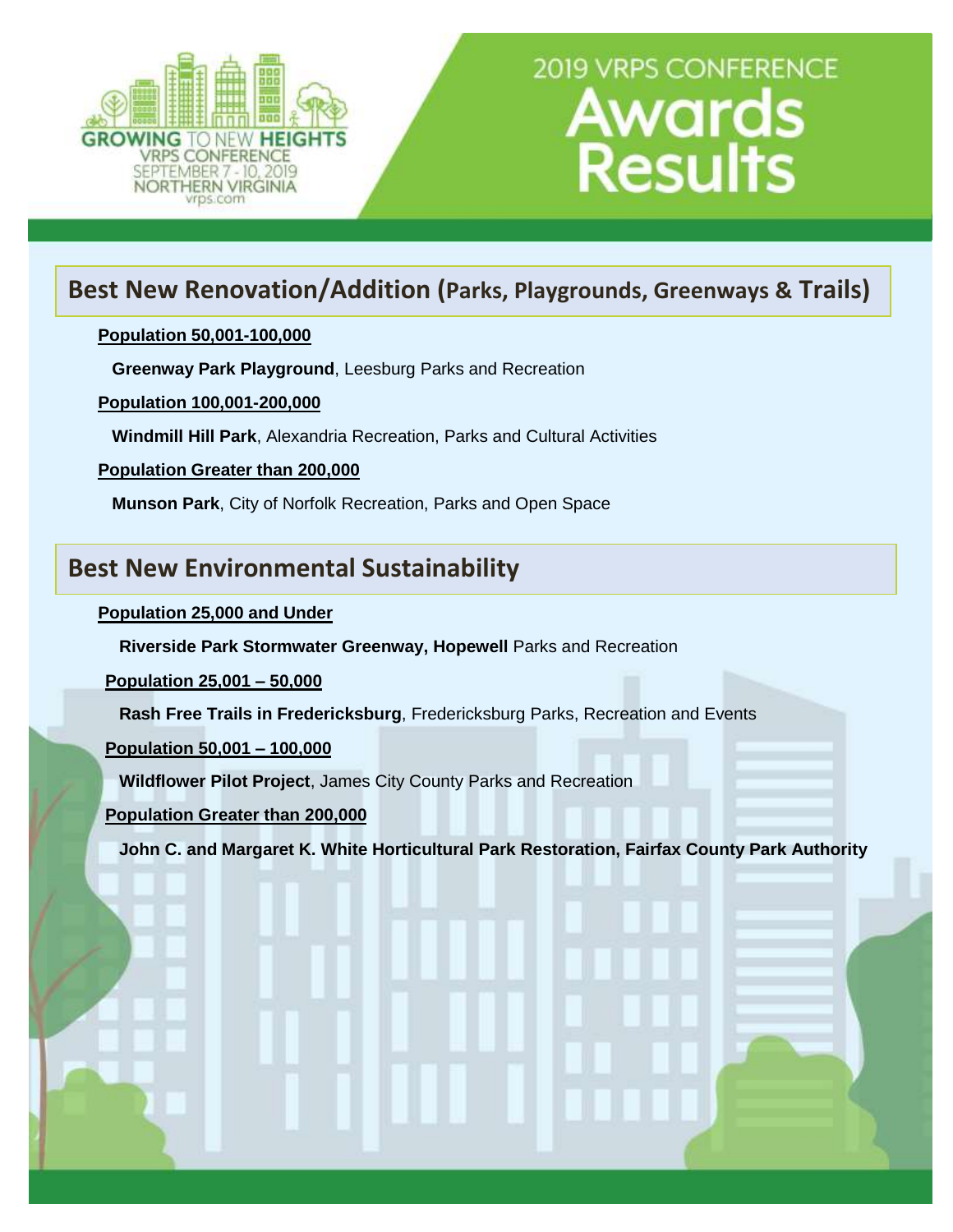

# **Most Innovative Marketing Strategy**

#### **Population 50,001-100,000**

**Do you Gnome Our Parks**, Roanoke Parks and Recreation

**Population Greater than 200,000**

**Waterfront Wedding Giveaway,** NOVA Parks

## **Most Innovative Marketing Piece**

**Population 25,001 – 50,000**

**MCC 2019 Summer Camp Guide**, McLean Community Center

**Population 50,001 – 100,000**

**Boo Bash at the Beach Floor Decals,** James City County Parks and Recreation

**Population Greater than 200,000**

**Chesa(Sneak)peake Video Series**, Chesapeake Parks, Recreation and Tourism

## **Snapshot Moment**

**Population 25,000 and under** 

**More than a name on the Wall**, Radford Parks and Recreation

**Population 25,001 – 50,000**

**Summertime Bubbles**, Winchester Parks and Recreation

**Population 50,001 – 100,000**

**Concerts by Canoe**, Franklin County Parks and Recreation

**Population greater than 200,000**

**Emoji Fun!,** Chesapeake Parks, Recreation and Tourism